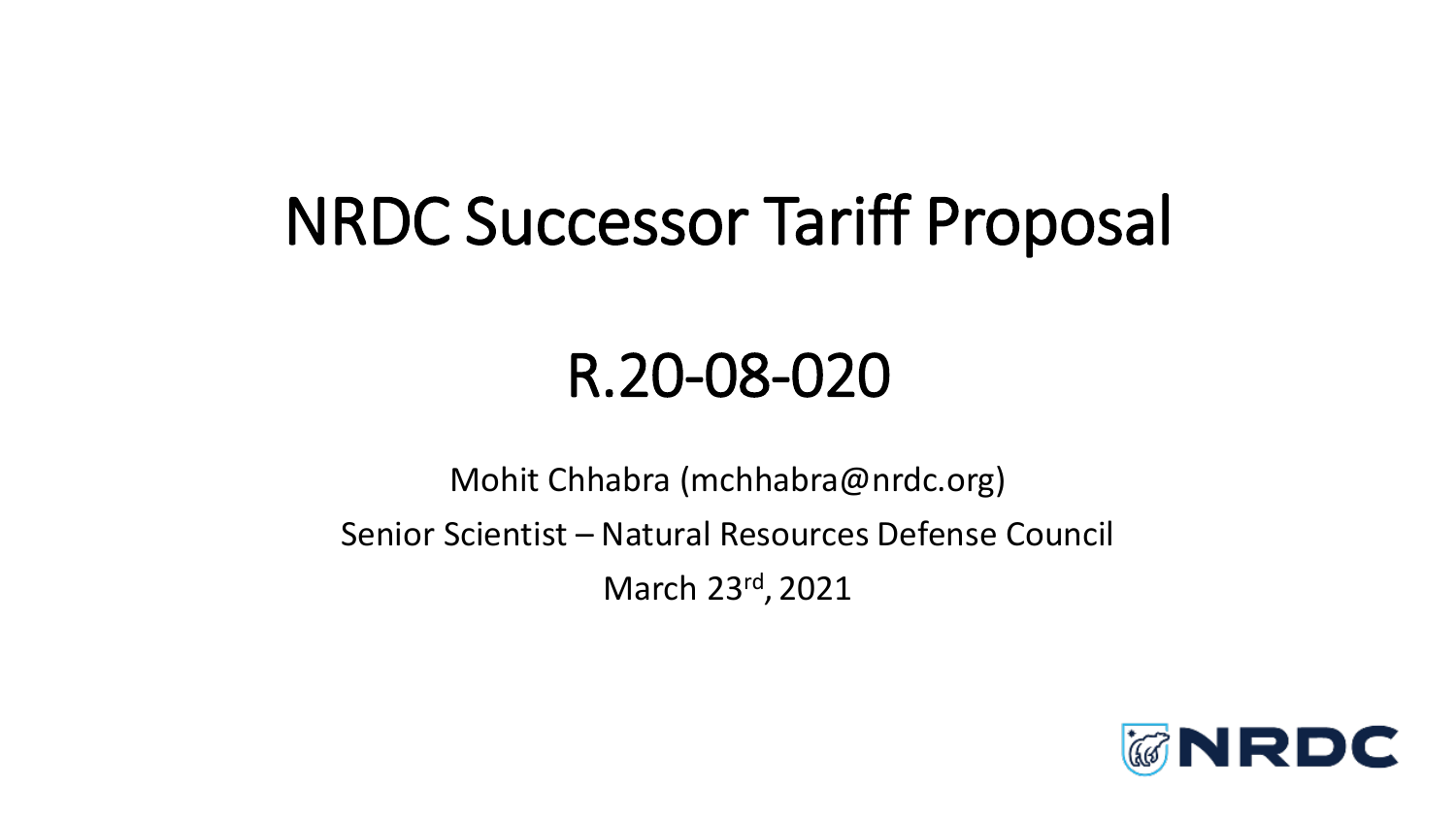# **California's Clean Energy Policy**

• SB100 and Executive Order B-55-18 set goals for "zero carbon" electric retail sales and carbon neutral economy by 2045

- We know where to go, but how do we get there?
	- o Cost-effectively
	- o Equitably
	- o Environmentally conscious

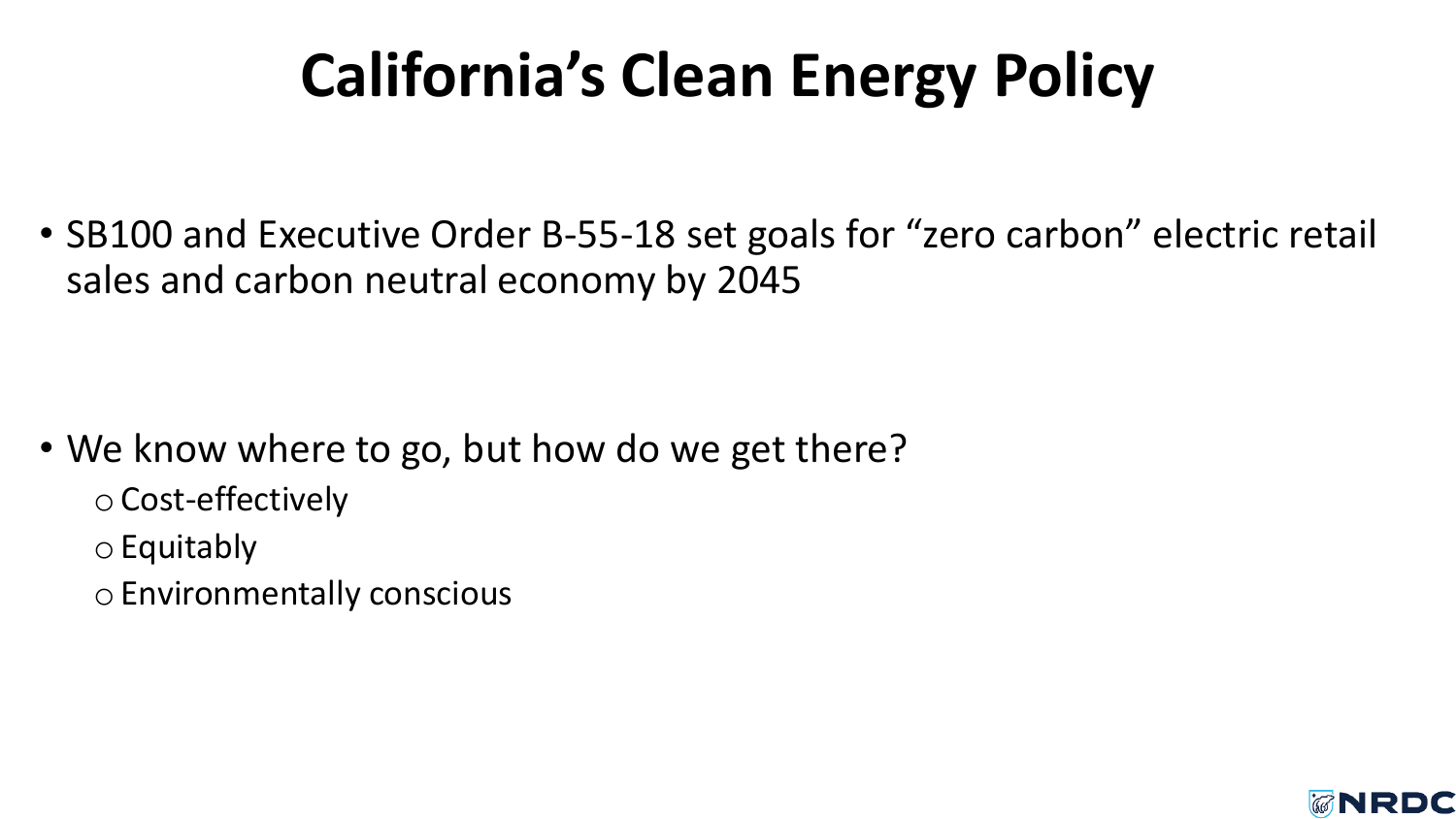### **And where does net energy metering fit in?**

- Net energy metering has so far driven adoption of rooftop solar in California; 9 GW and counting.
- What should net energy metering rules be to align with our broader CA clean energy goals?
	- Hint: NRDC's Successor Tariff Proposal

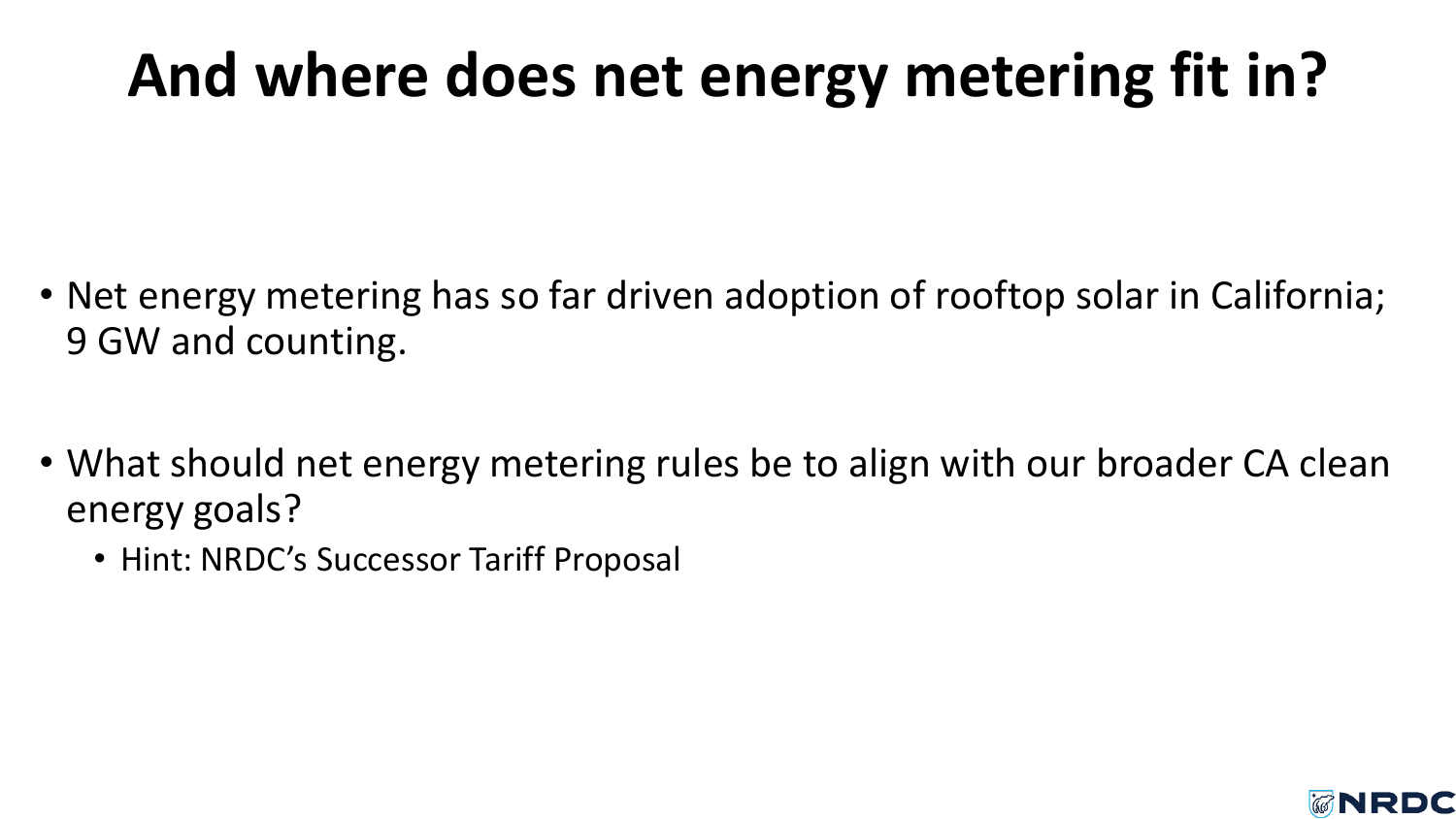### **NRDC Successor Tariff Overview**

- Neutral tariff: benefits of NEM equals costs for all customers
	- Net billing
	- Export at avoided costs
	- Time of Use Consumption Charges
	- Appropriate and Scalable Grid Benefit (fixed) Charges
	- Non-Bypassable Charges
- Market Transition Credit: allow a ten-year payback
- Equity in Clean Energy Fund: guarantee benefits to lower income customers

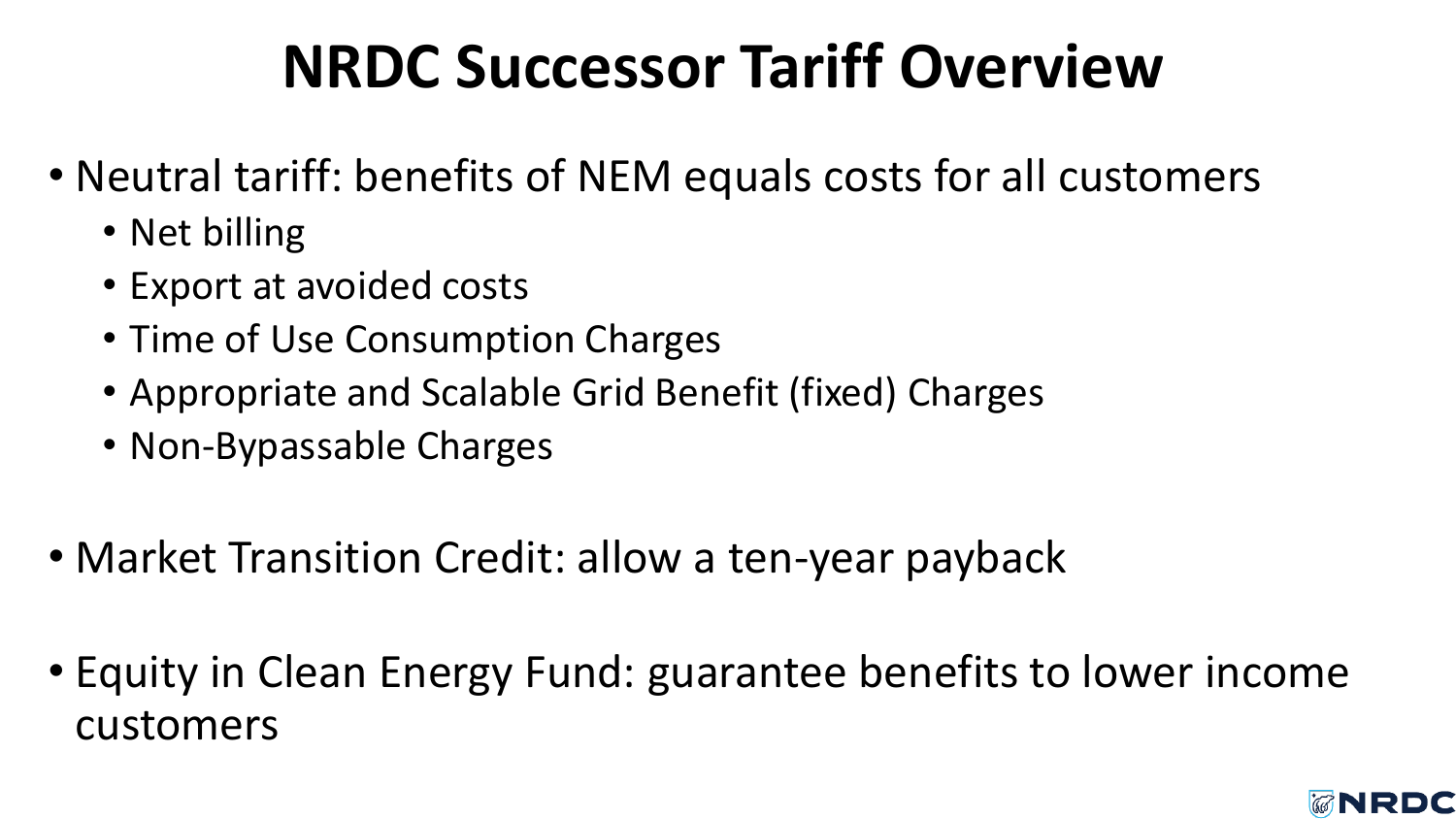#### **Net Metering Billing**

- Net bill = Grid Benefit Charge + Consumption Export + [Other Charges]
- No changes proposed to how credits rollover; open to stakeholder ideas

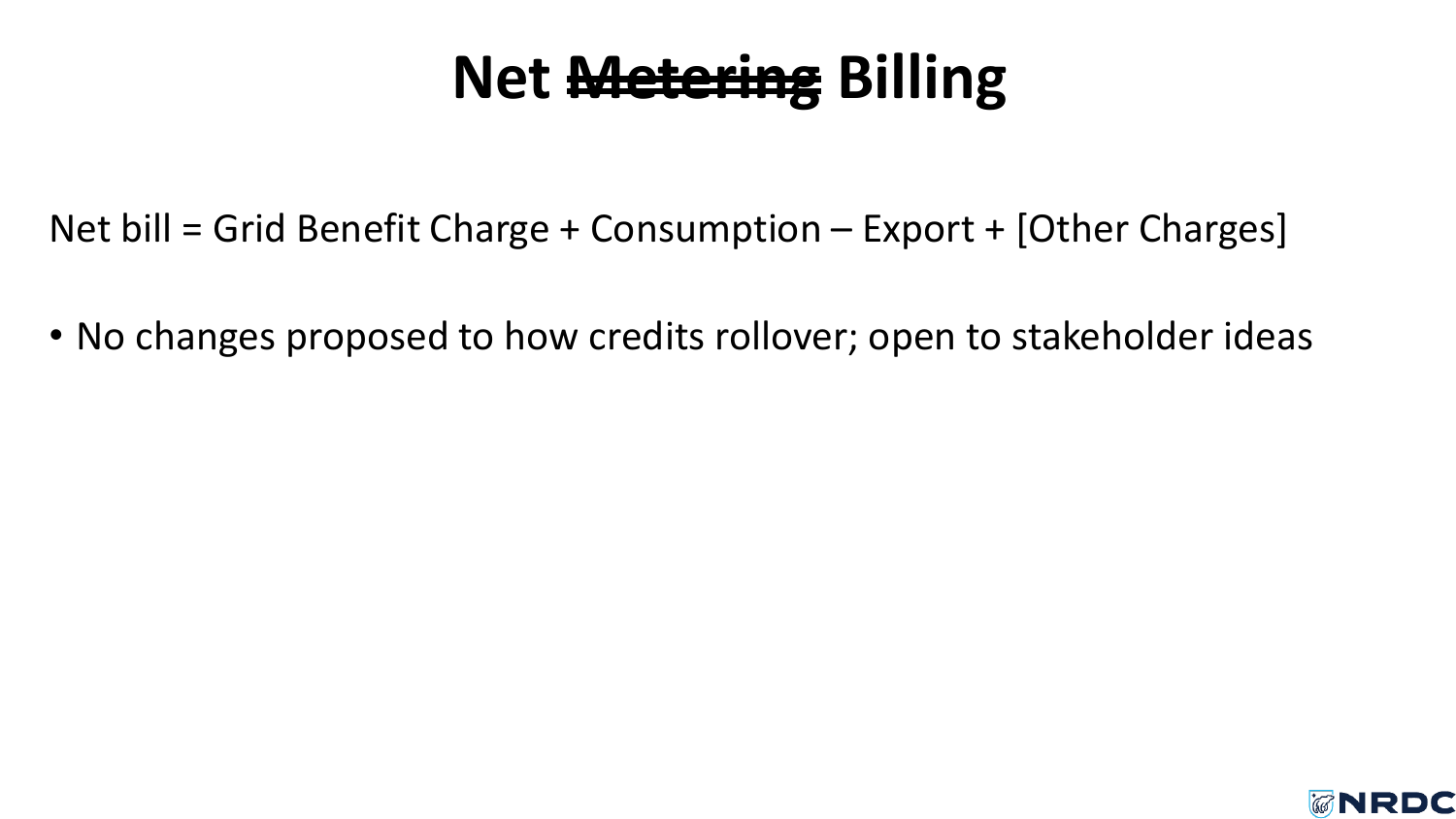# **Time Of Use (TOU) Consumption Charges**

- NEM 3.0 customers should be on TOU charges that provide incentives to consume and save energy in alignment with grid needs and climate goals.
	- Voluntary for CARE customers
- Support Sierra Club proposal to move NEM 1.0 customers to a TOU rate if possible
- Savings will occur to the extent NEM 1.0 customers change their behavior after transition to TOU

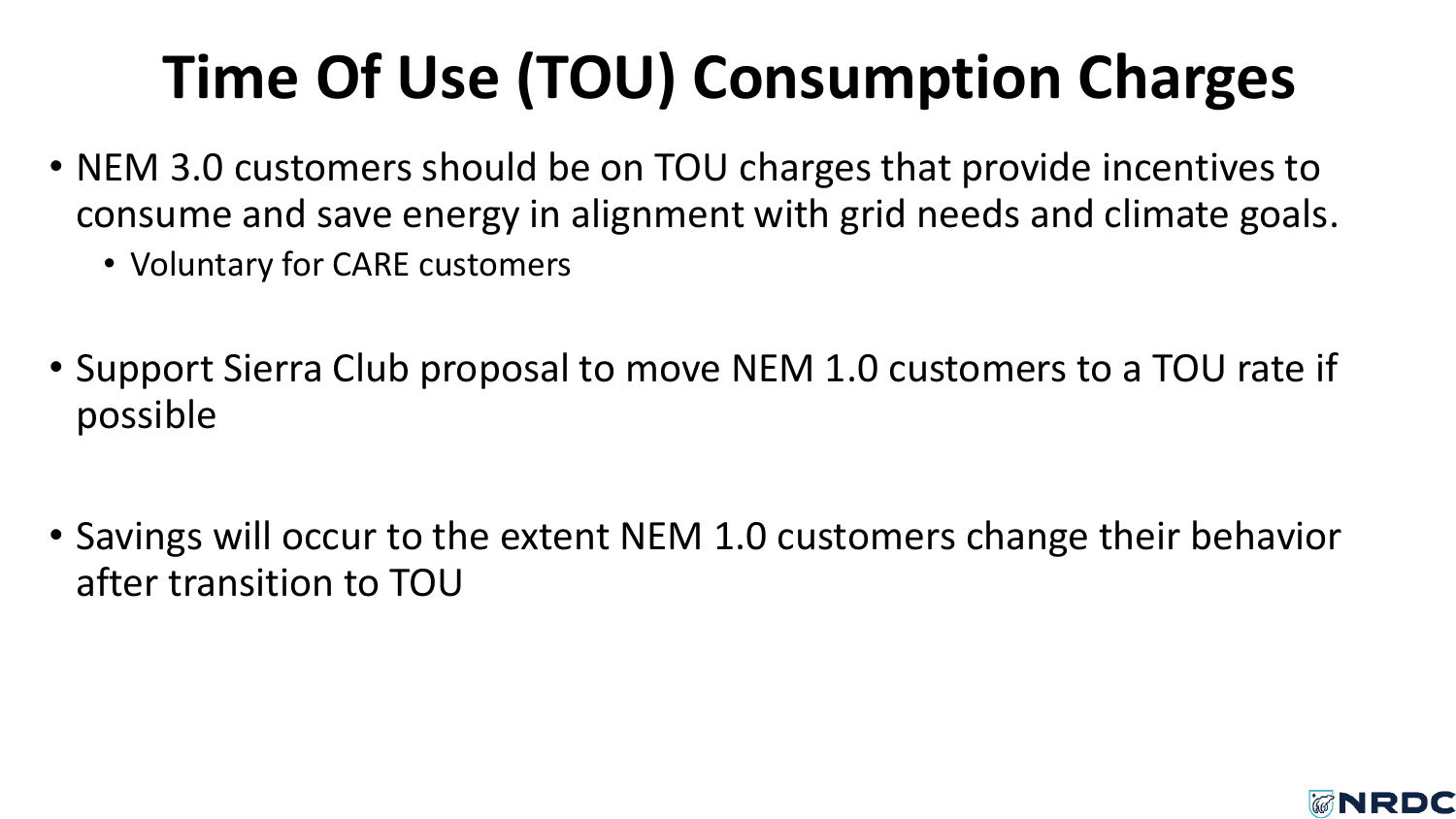### **Solar Exports at Avoided Costs**

- Set value at near-term (~3 years) avoided costs for stability
	- Same export value for all customers CARE and non-CARE

- Update export rate regularly; e.g., every two years
	- If additional benefits get added to avoided costs, like air quality, they get accounted for
- New NEM 3.0 customers locked-in to whatever current export rate is for ten years
	- Move to relevant export rate at end of ten years for another ten or TBD period

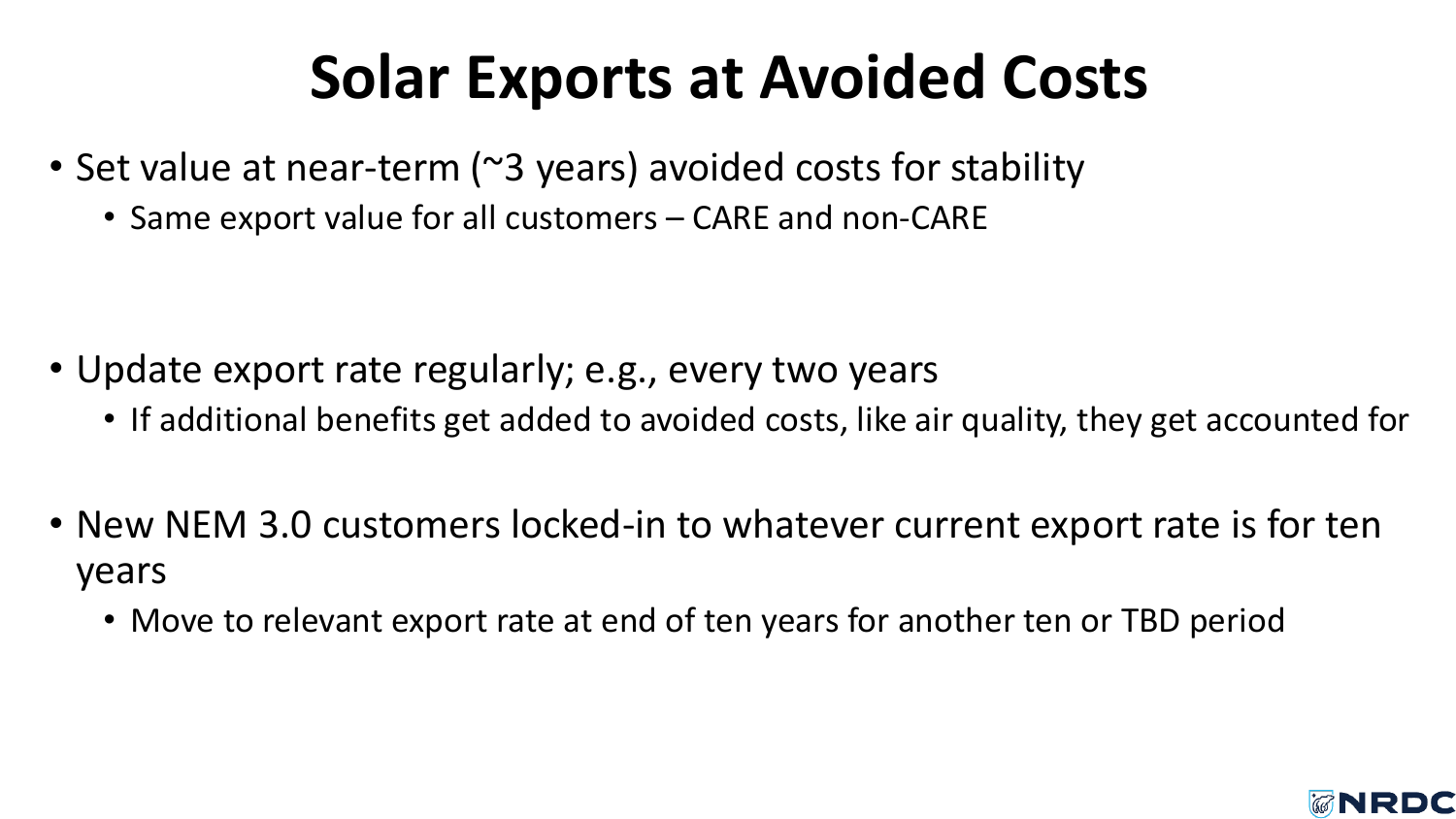### **Avoided Costs in Out-Years Can Get Uncertain**



MRDC

- Illustrative example; PG&E CZ 3
	- 2018 avoided cost values similar to 2019
- 2021 avoided costs?
	- Coming soon to your inbox!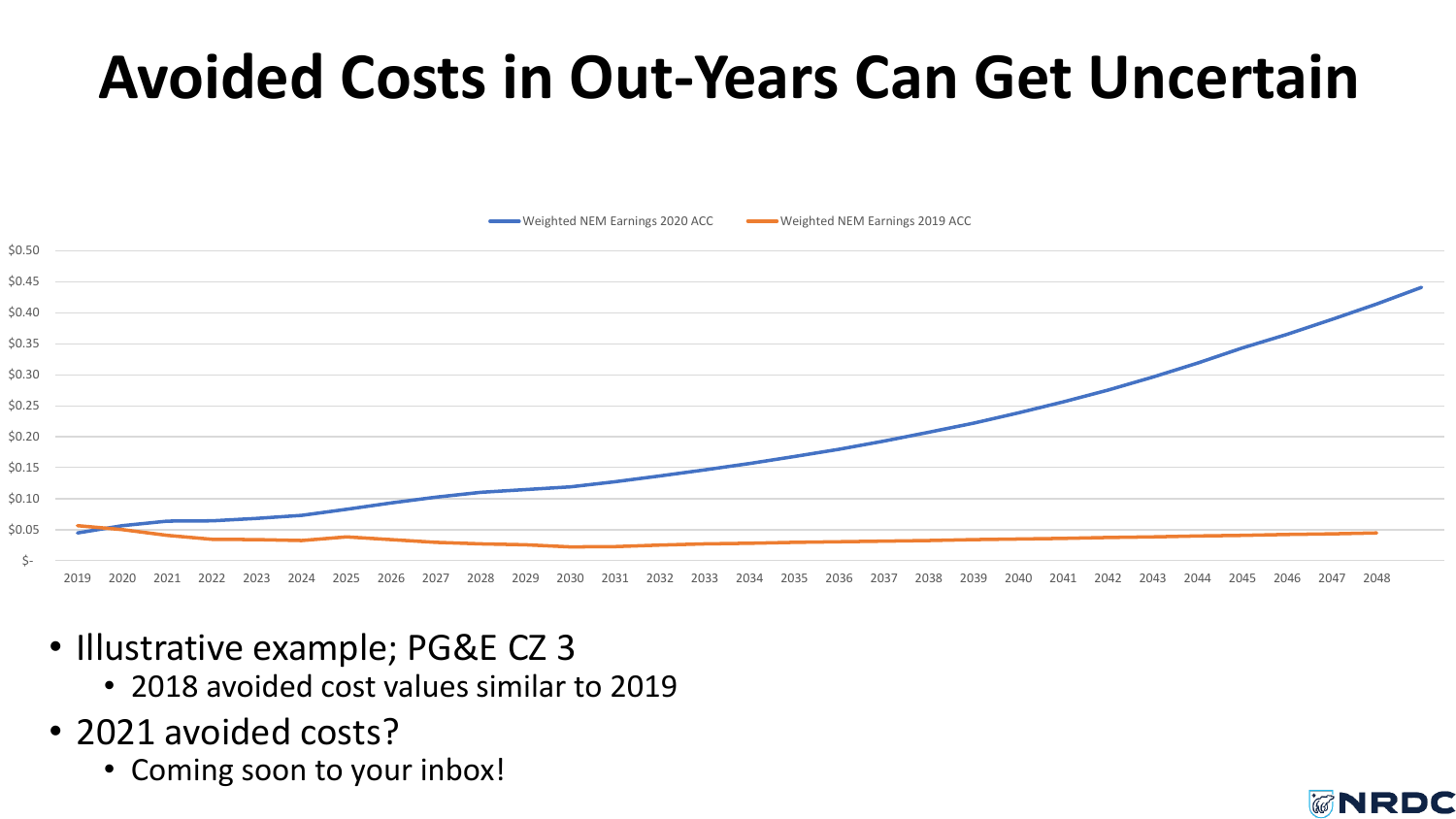# **Upfront Incentive: Market Transition Credit**

- One time adoption incentive; allow payback of ~10 years
	- Existing NEM subsidy lasts as long as rooftop systems last (25- 30 years or more)
	- Existing NEM subsidy increases every year as rates increase
- Update every two years to be up to date with other tariff components, decreasing solar system prices
- Transparent subsidy
	- How much should we value the benefits of rooftop solar in addition to energy system and carbon benefits?
- Opens the door to other sources of funding in the future
	- Needed: someone with gumption and a talent for developing legislation!

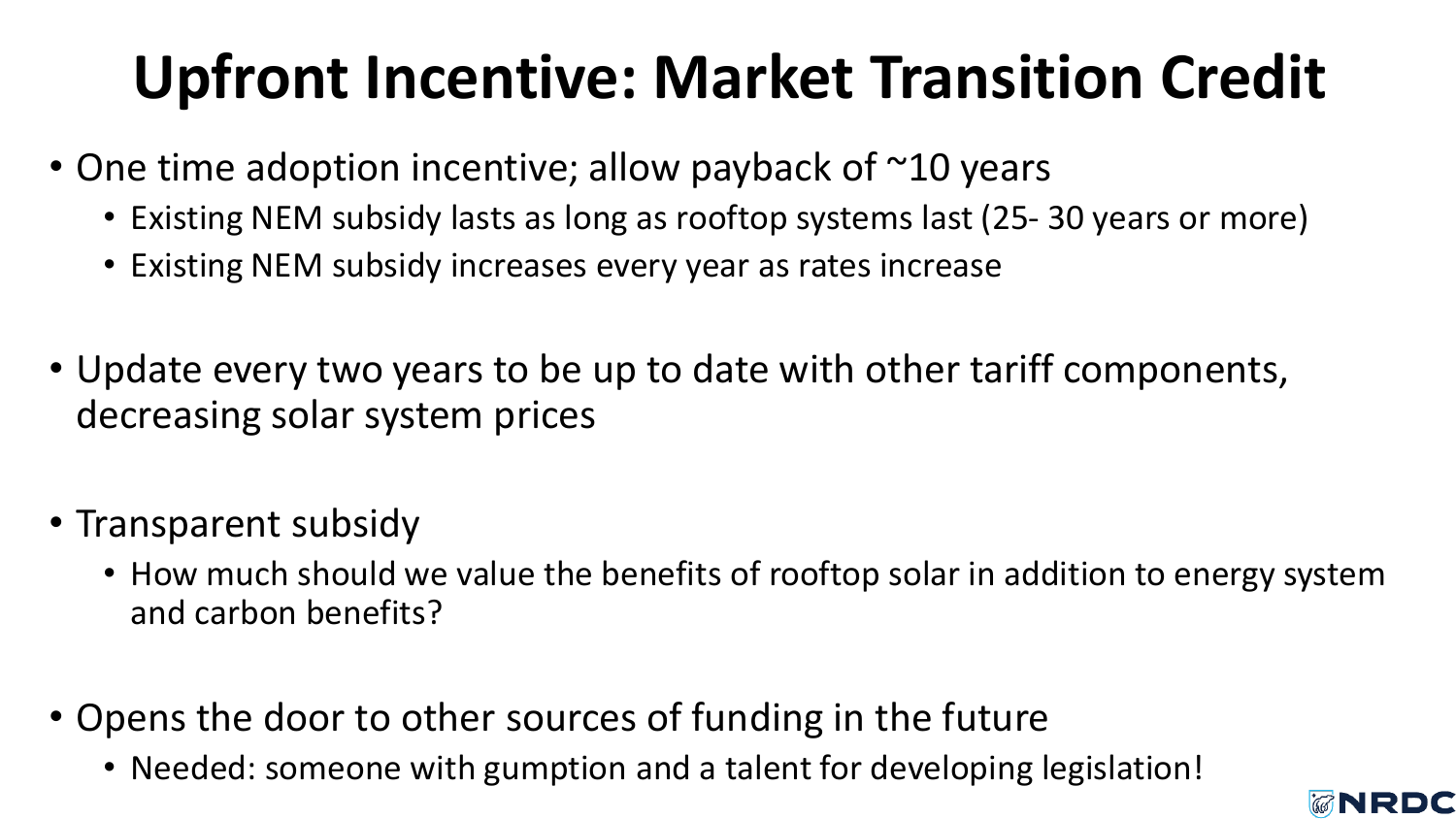### **Upfront Incentive: Market Transition Credit (contd.)**

- Combined with locked-in export rate, customer all but guaranteed to make back their investment in a reasonable time.
	- Stable market signal!
- Keeps distributed generation growing sustainably.
	- Low-income programs and building codes also increase distributed generation in CA
- Allows flexible policy decisions
	- Incentive can be adjusted in good time to better help meet changing state policy goals
- Decreases rate impact on non-solar adopters
	- If co-funded from outside electric sector, it eliminates it

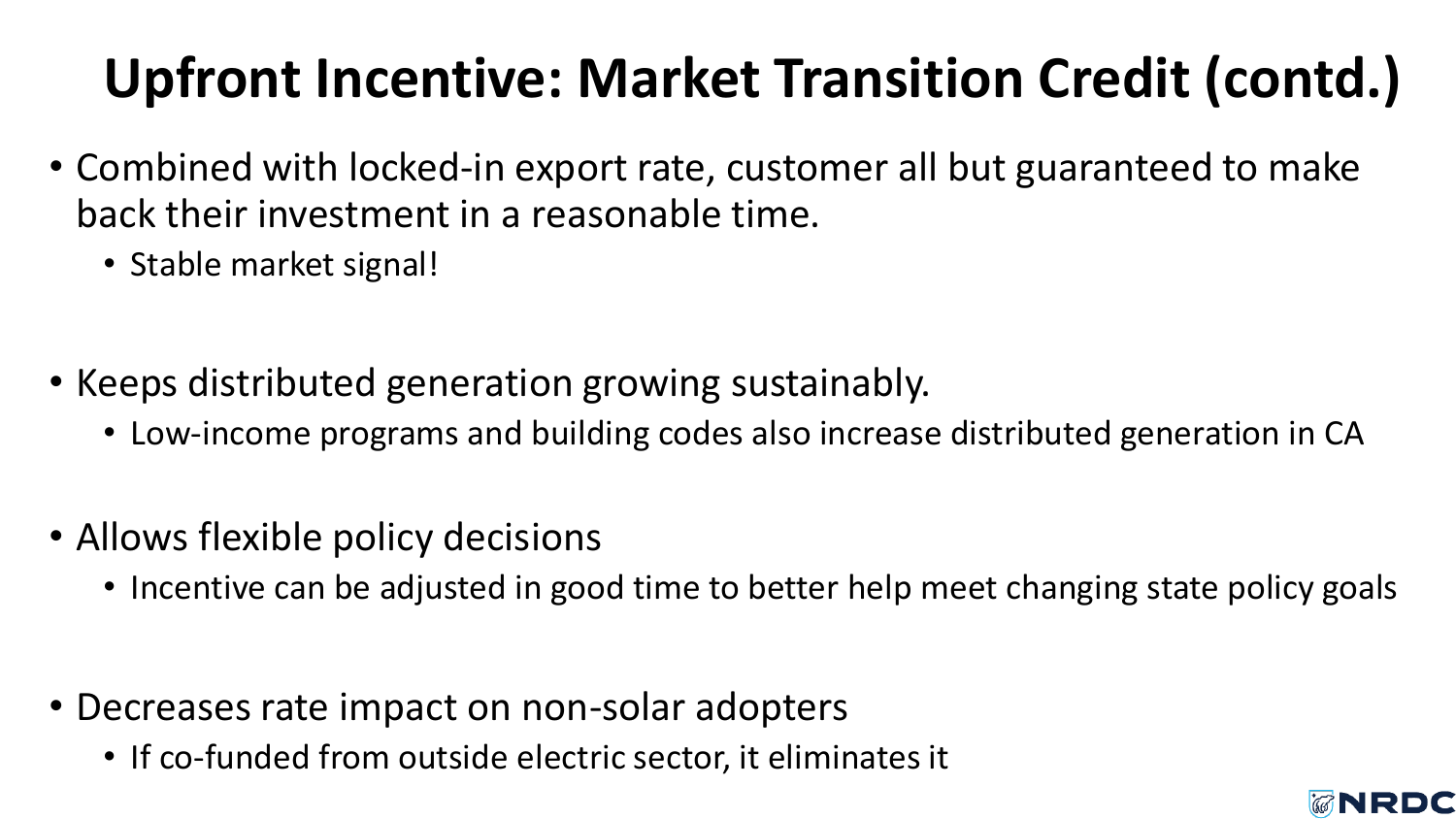#### **Grid Benefit Charge and Non-Bypassable Charge**

- Grid benefit charge: scalable fixed charge that accounts for benefit NEM customer gets from being connected to the grid
	- Resilience and reliability for NEM customer

• Non-Bypassable Charges: Based on total estimated consumption

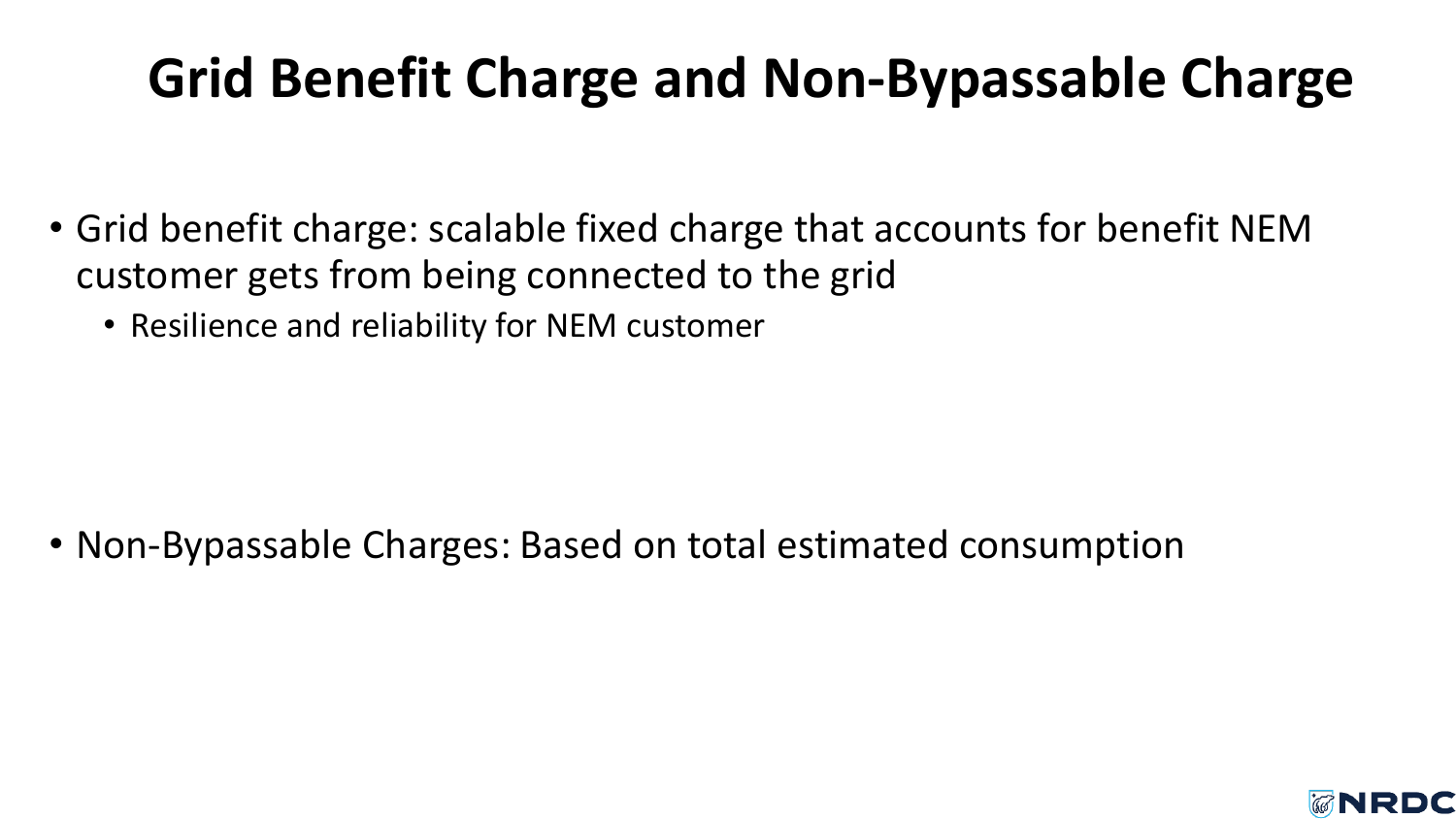## **Equity in Clean Energy Fund**

- Rooftop solar is disproportionately installed on higher earners' homes
- Single biggest barrier for LMI adoption: first costs of installation and repair
- CARE customers have incurred more costs than benefits from NEM historically



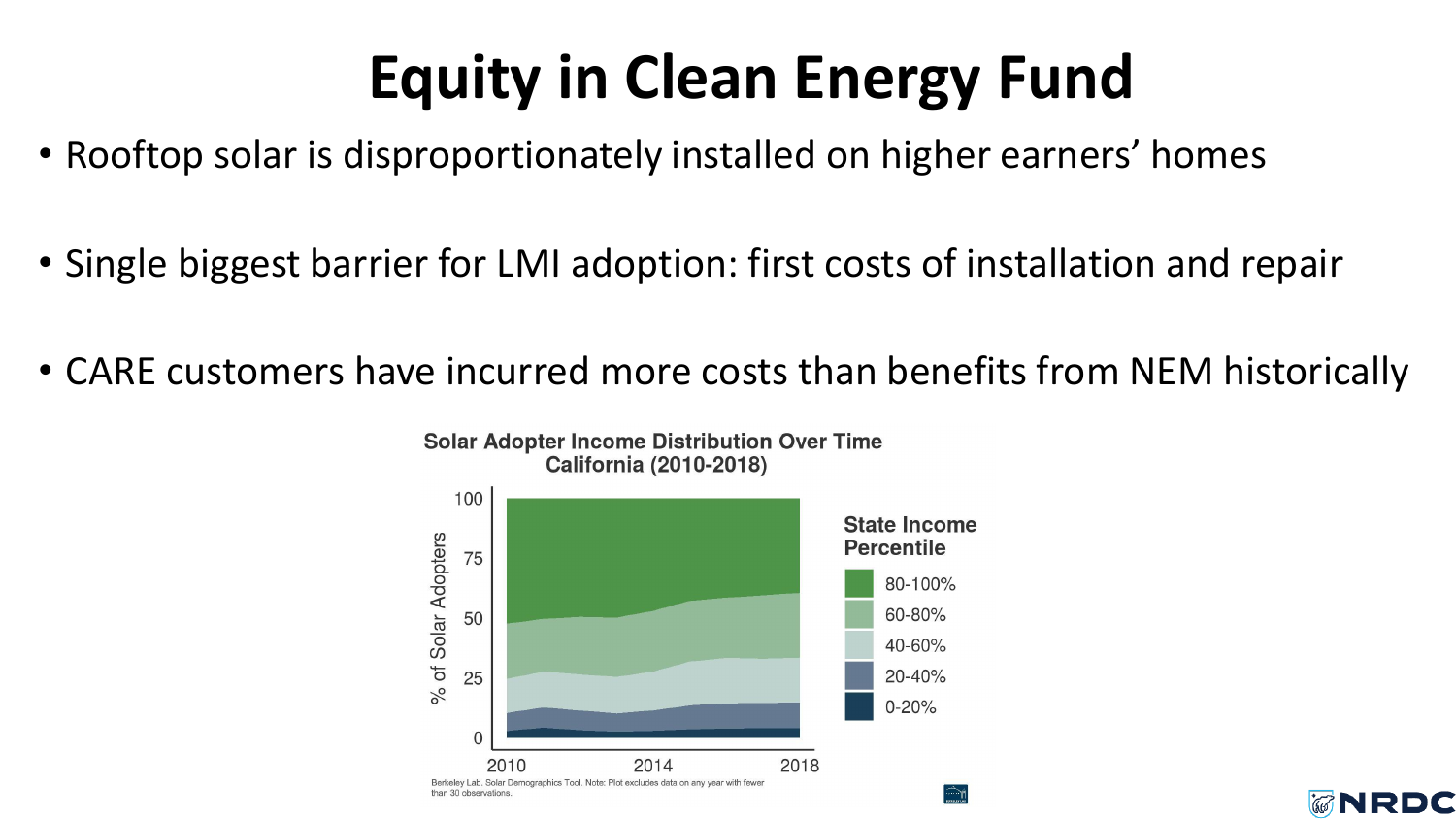# **Equity in Clean Energy Fund (2)**

- NEM 1.0 and 2.0 customers pay \$2.50/ kW
- NEM 3.0 customers only pay after 10 years/ payback
- Collect ~\$130 \$150 million annually
- Need new CPUC process to appropriate these funds
- Involve community members and environmental justice advocates to understand needs and spend funds accordingly
	- Many possibilities: solar, electrification, disconnections, etc.

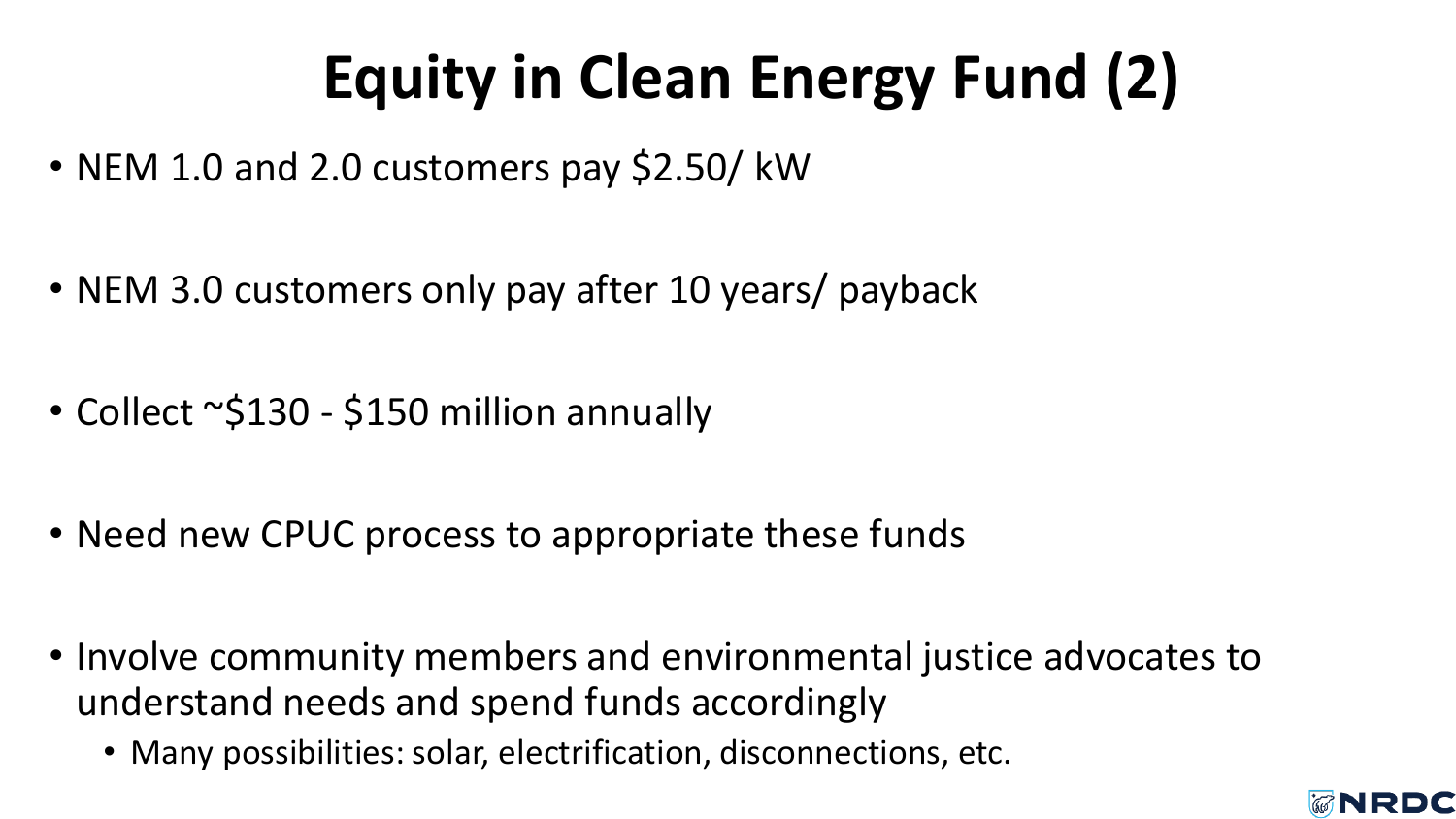### **NEM 1.0 and 2.0 Customer Transition**

• NRDC supports further discussion

• NRDC supports Public Advocates' Proposal to provide incentives for storage for faster transition to NEM 3.0

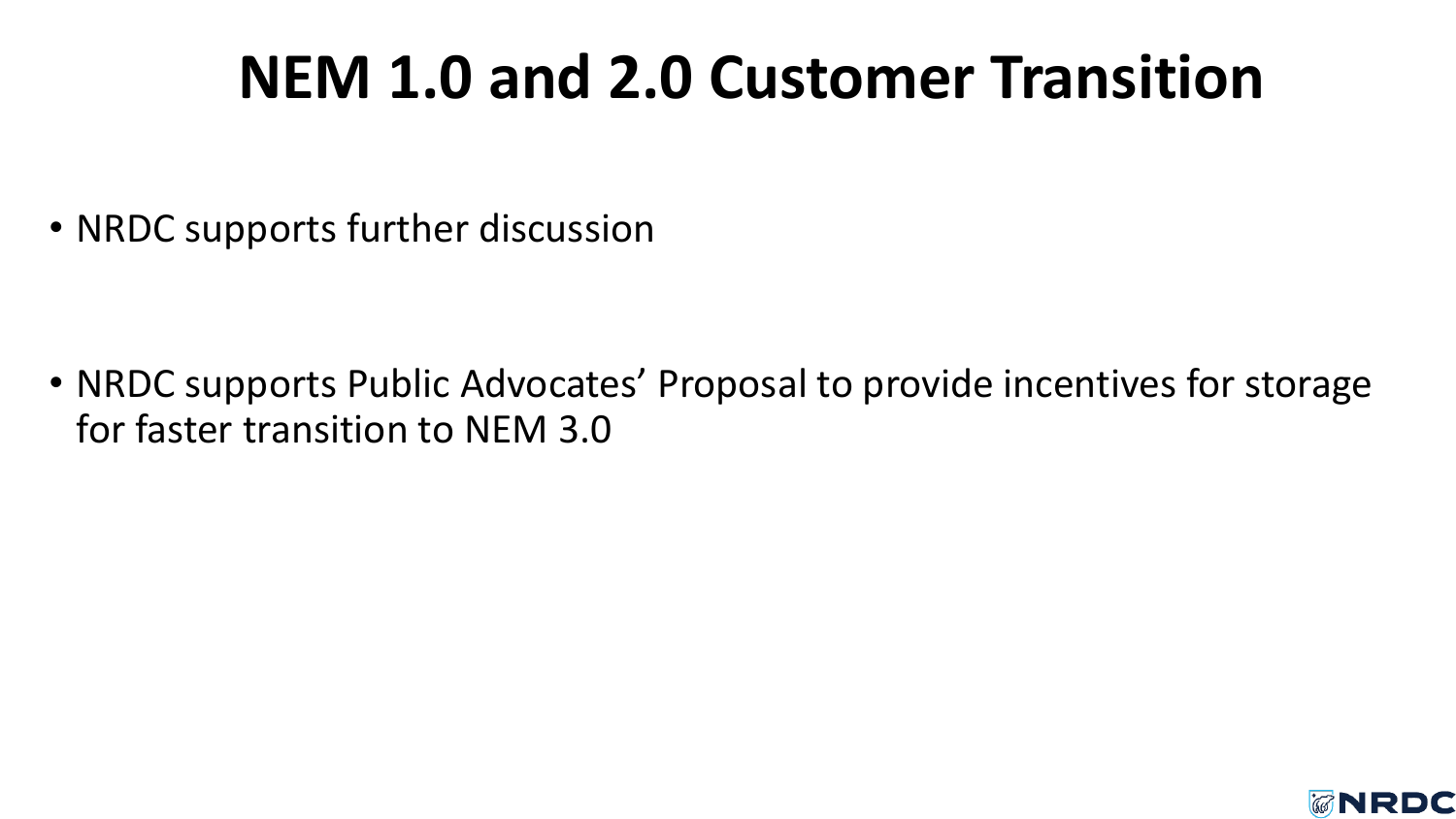## **Evaluating Party Proposals**

• NRDC rigorously reviewed TURN's tool and supports its application.